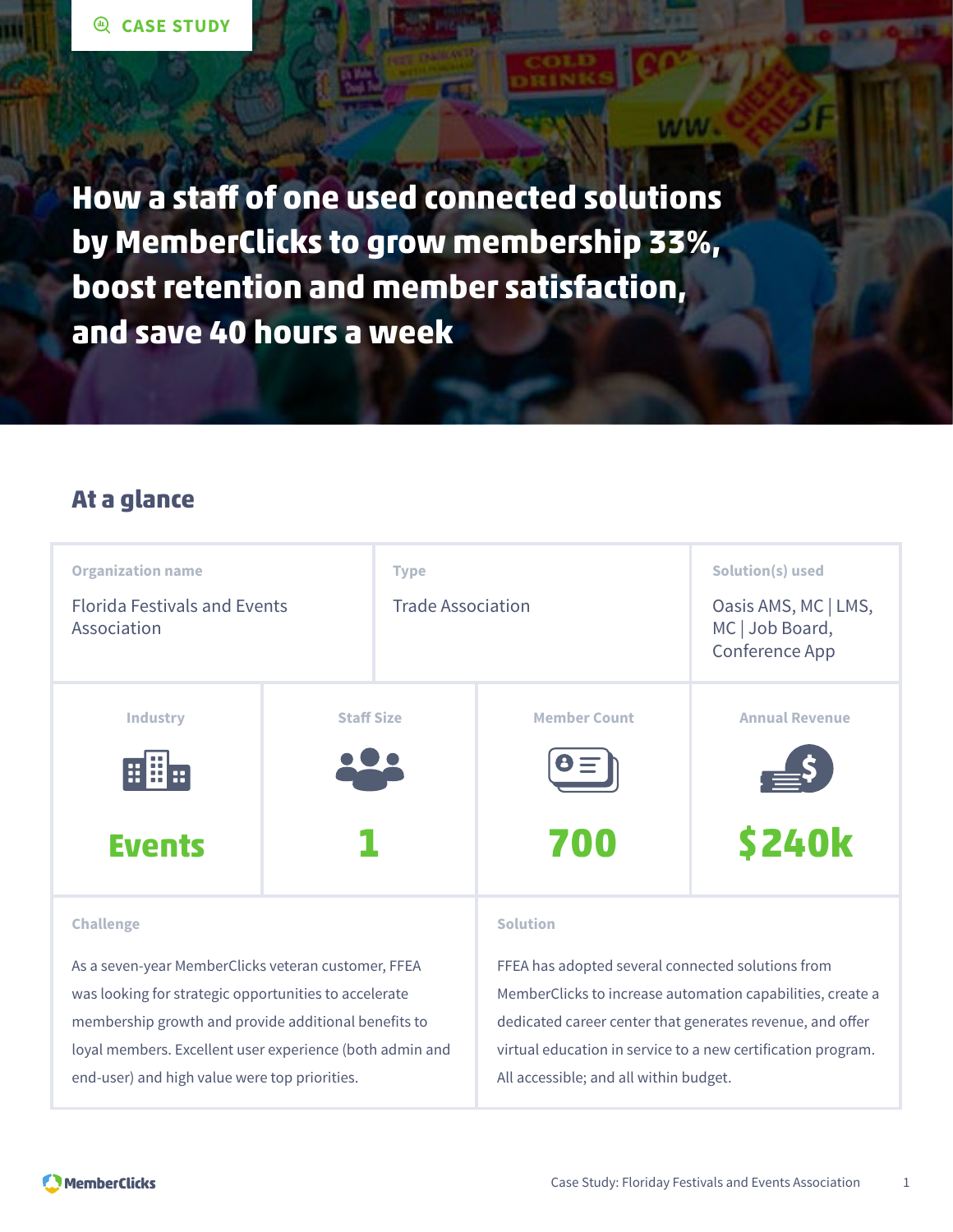

**Think about your past experiences going to a concert or your state's annual fair. Everything was branded, the experience was seamless, and you had everything you needed to make great memories. It just all seemed to come together. Well, there's an entire industry of people and companies devoted to creating and executing those flawless, memorable experiences.**

To be successful, those people and companies need organizations like the Florida Festivals and Events Association (FFEA) which is devoted to promoting and strengthening the festival, event, and fair industries in Florida by offering education, networking, and profit generation.

"We look at our members as amazing assets to their communities, in both the respect that they're providing a great economic impact to the community, but they're also providing personal impact through their efforts in event production," said FFEA CEO Suzanne Neve. "So we're here to help them do what they do as best as possible.

### **Growth Demands Change; Change Breeds Opportunity**

Evidently, FFEA is doing an amazing job realizing it's potential, because in seven years, 470 additional members have joined the association for a grand total of 700 members. Neve said there is a direct correlation between FFEA's growth and the advent of MemberClicks as the association's technology provider of choice.

"We've had MC for 6 or 7 years now, and our member satisfaction has increased every year and retention has increased every year," she said.

**"**

**We've had MemberClicks for seven years now, and our member satisfaction has increased every year and retention has increased every year.**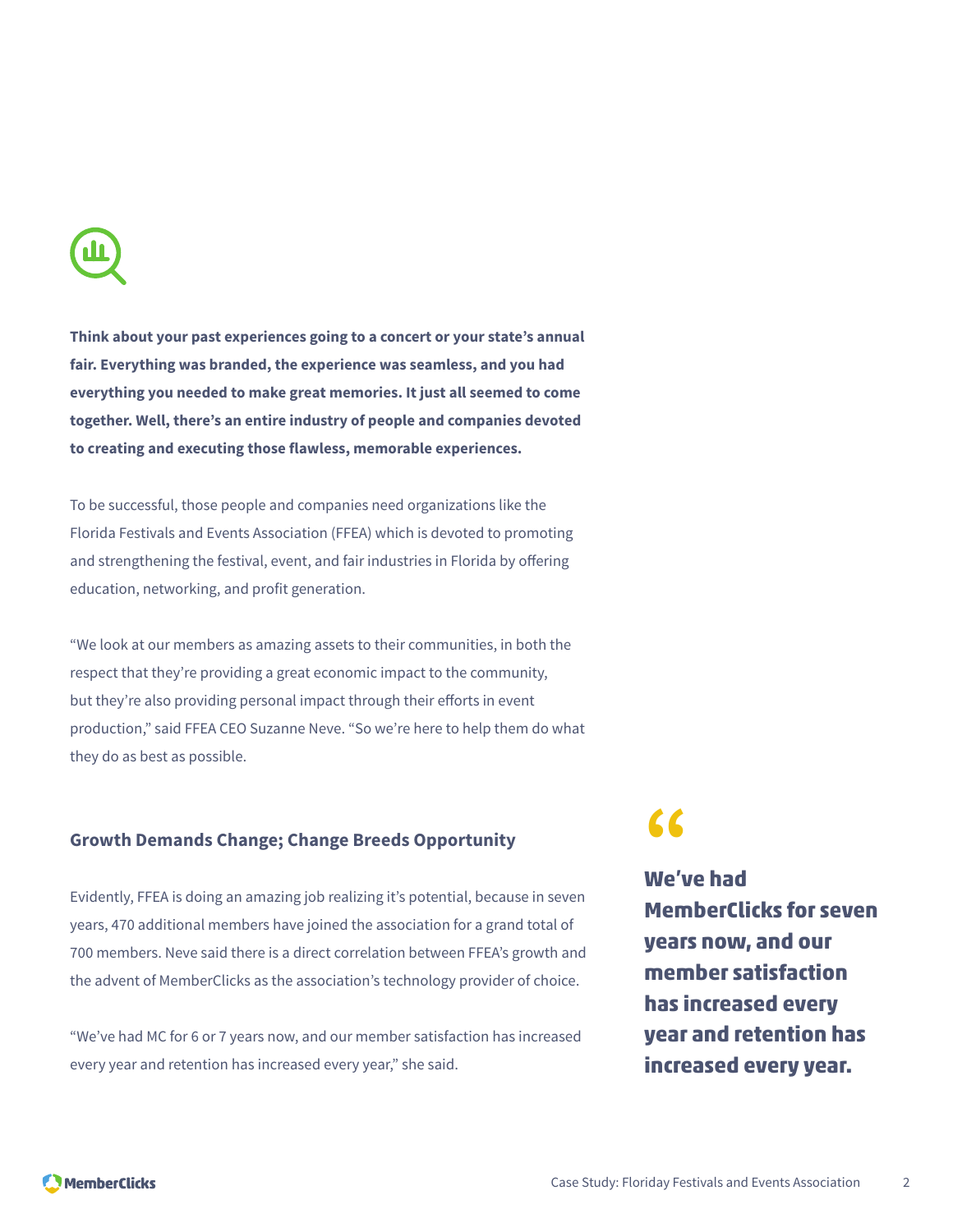As its north star goal, FFEA always looks at member growth as its success metric. And when Neve came on board seven years ago to find that FFEA's database was housed in a, let's say, less-than-desirable way, making her immediate priority very clear.

"Prior to my role here, I worked for a Chamber of Commerce, and I was used to an AMS, and when I started at FFEA, our database was a spreadsheet," Neve recalls. "The website was written in code, and I don't know how to write code. I was like, 'Oh my goodness, this isn't going to fly.'"

Neve said after getting through their first conference, she spent two full months focused on demoing and researching AMS systems. She then made a presentation to the board recommending MemberClicks' Oasis AMS. FFEA's board was excited about the possibilities that streamlining association functions would bring to their operation.

### **Utilizing Efficiency to Pave the Way for the Next Big Thing**

Since implementing Oasis, FFEA has seen efficiency gained, represented by what Neve estimates is 40 hours of time saved per month through invoice and membership renewal automation. Additionally, using the Review Panel feature in Oasis, they've saved 80 hours of total work managing their application and award submissions and increased submissions by 300 percent.

Recently, FFEA set sights on extending access to their benefits to more members and prospects. Their newest strategic focus is building educational content that can be delivered virtually. After researching many options, Neve was excited to stop her search when she found MC | LMS.

"In all honesty, the strategic objectives that we have are possible because of our partnership with MemberClicks," she said. "If it weren't for the MemberClicks LMS and how user friendly it is and how affordable it is, I wouldn't be able to do that."

# **"**

**In all honesty, the strategic objectives that we have are possible because of our partnership with MemberClicks.**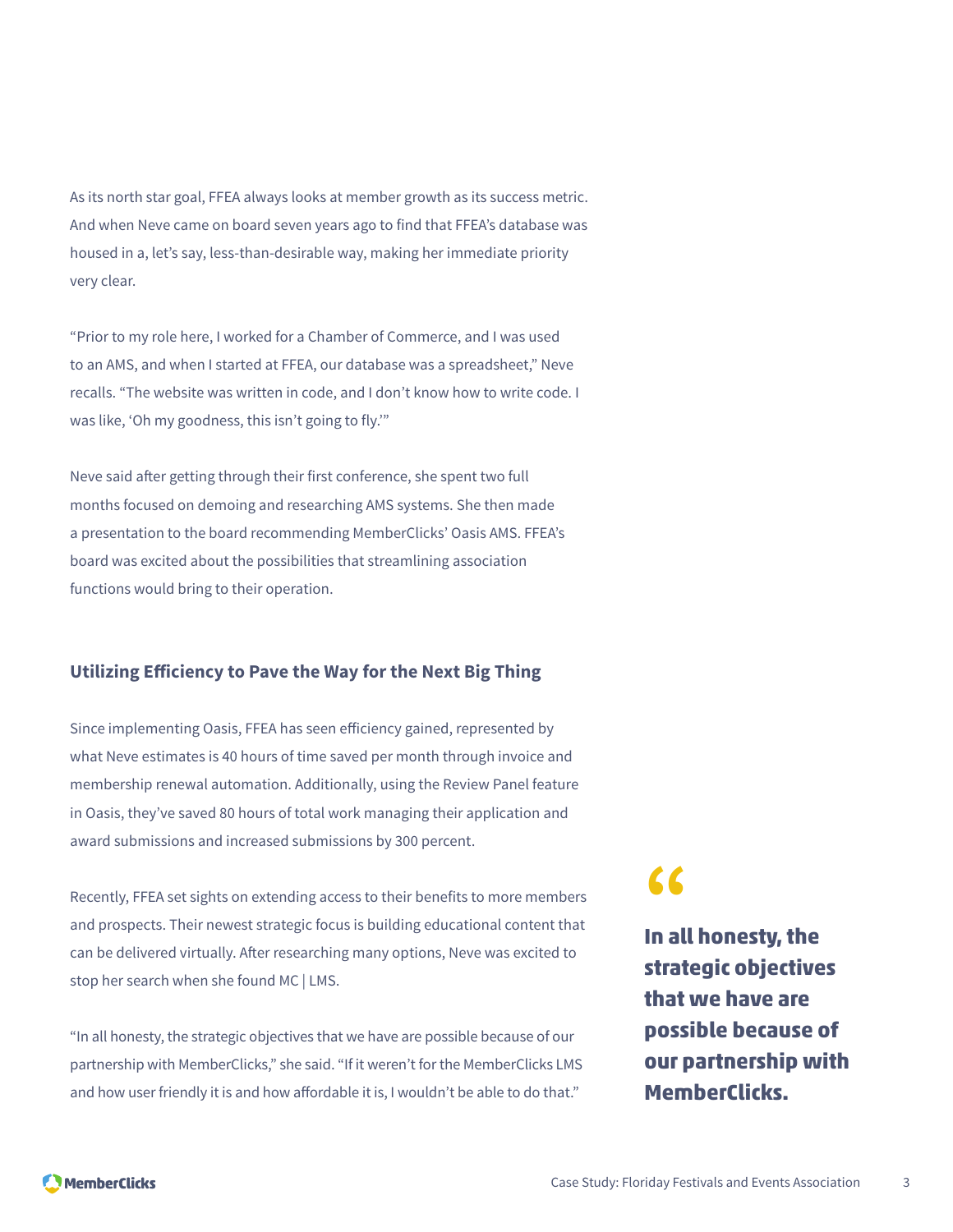FFEA's emphasis on virtual education was an intentional move to make events and content accessible to more people. Because of Florida's size, not everyone in the industry can attend events on a regular basis. Neve and her board hoped online offerings would help members feel connected with their association between in-person engagements.

"The annual conference is our big thing, and if you have to miss a year, or even if you don't want to wait 365 days in between, the products in between are what's helping keep our people engaged and feel like they're part of a community," Neve said. "Which is the number one reason that our members are renewing."

### **Speaking of Renewal...**

As membership growth is FFEA's main objective, Neve and her board saw an opportunity to multiply growth through the adoption of additional MemberClicks solutions. Beyond MC | LMS, they also use the platform's conference app and MC | Job Board, both which integrate with their MemberClicks AMS, Oasis.

MemberClicks continues to create value for FFEA by allowing them to take advantage of the efficiency gained from having solutions that cover all aspects of vital association work. Neve said there are two specific aspects of MemberClicks that give her consistent confidence.

"For me, the value for MemberClicks, first and foremost, comes from customer service," she said. "I really believe that if the customer service wasn't there, I wouldn't be as efficient as I am. And if (MemberClicks wasn't) so forwardthinking in terms of product development, then I wouldn't be able to essentially add these new benefits to our membership to help increase engagement."

Although FFEA has seen steady membership growth for the last seven years since Neve's arrival, the last three years have provided the most accelerated

# **"**

**If MemberClicks wasn't so forward-thinking in terms of product development, then I wouldn't be able to essentially add these new benefits to our membership to help increase engagement.**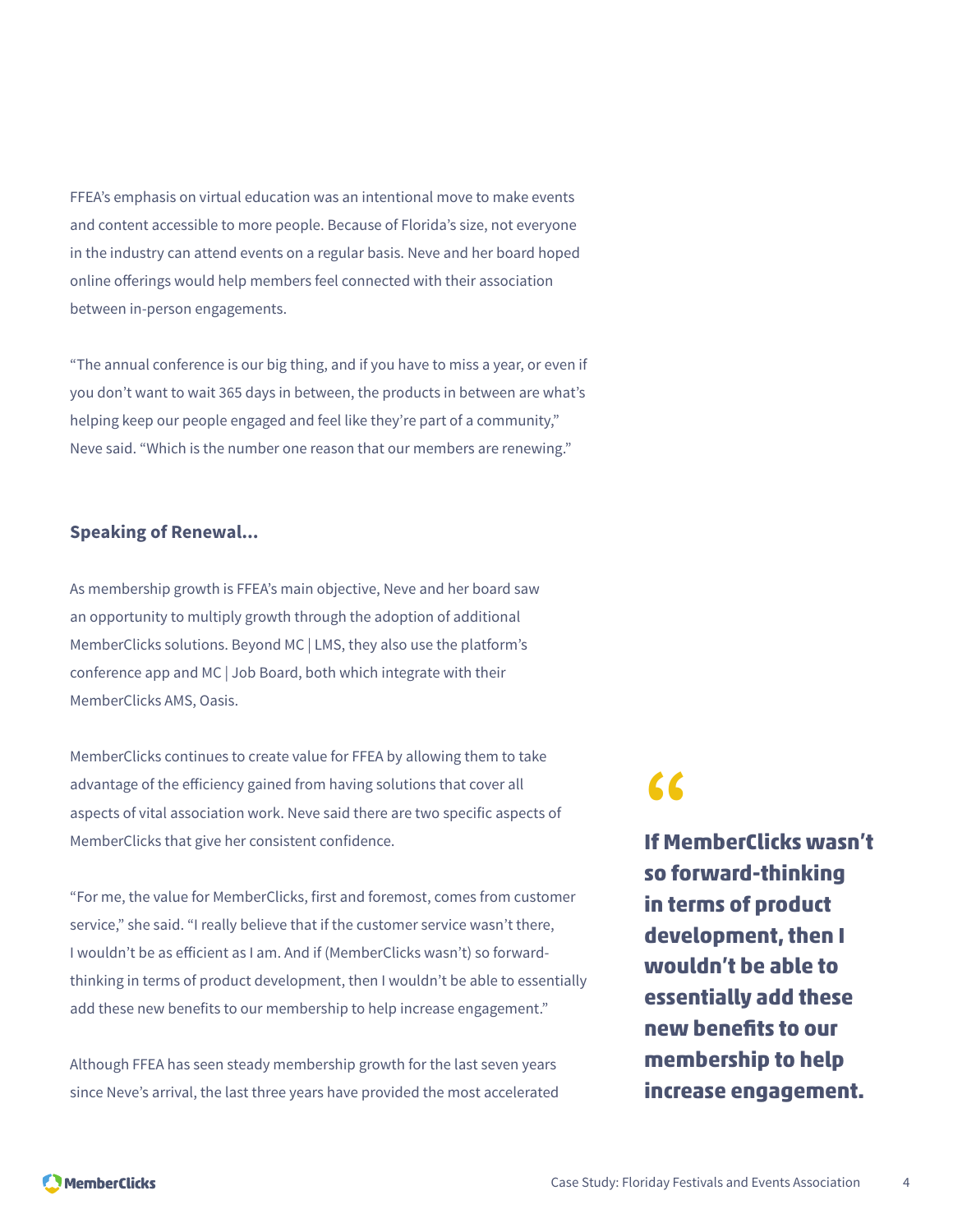growth. Since installing products from MemberClicks, FFEA has seen a 33 percent spike in membership, a 91 percent retention rate and a 98 percent member satisfaction score. These results reflect the association's commitment to multiplying its value to members through using MemberClicks at a connected platform level.

"There's no way I could do what I do with the number of members we have and the number of products we offer if I didn't have MemberClicks," Neve said. "So just as an example, when I started seven years ago and we didn't have MemberClicks, we had 230 members. And there's no way we could have grown to 700 in seven years without the efficiency that MemberClicks provides."

Full disclosure, MemberClicks has done a few other case studies on FFEA. As they added new MemberClicks solutions to their tool box, it made sense. But now, it's nice to see how all of these connected tools are doing what they're designed to do: offer savings, introduce simplicity, and increase synergy.

Of course, as with many good things, there's always a downside.

"Every time there's a new product release, I'm like I did NOT budget for this, but I need it," Neve said.

This is the exact feedback we love to hear.

#### **▶ Read more at [blog.memberclicks.com/case-studies](https://blog.memberclicks.com/case-studies)**

## **"**

**There's no way we could have grown to 700 in seven years without the efficiency that MemberClicks provides.**